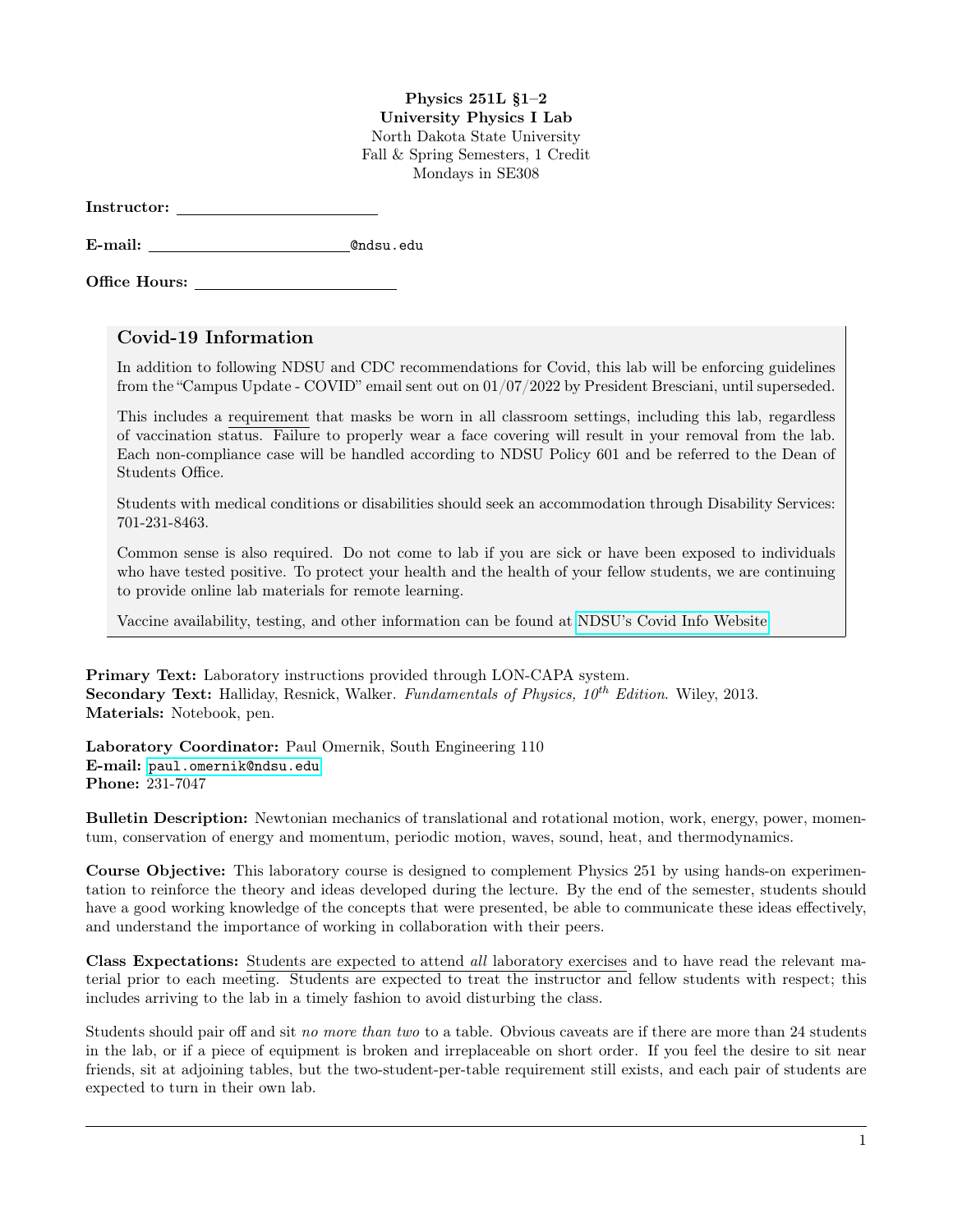Students are also expected to treat all lab equipment properly. This includes, but is not limited to, experimentspecific equipment, lab computers, desks, and stools. Damaging or defacing department property in any way is not acceptable. Students caught being malicious to equipment will be expelled from the class.

The only personal effects students are expected to provide are a pen or pencil, and a notebook. Other personal items should be kept stowed away from the lab tables. Lab rooms are active environments: people are moving around, equipment is constantly in flux, and some labs deal with liquids.

Specifically, it is department policy that phones should be silenced and put away during your time in the lab. If your phone is damaged because it was not put away, you are responsible for anything that happens to it.

Class Procedure: Each lab period will begin with a brief discussion of theory and ideas which are relevant to the lab, as well as an overview of the lab procedure. In order for me to keep this brief, it is necessary for you to have read the lab material before class begins.

After work on the lab has begun, I will check with each group to make sure the experiment is proceeding satisfactorily. If you have any questions during the lab or are in need of clarification, please do not hesitate to ask me immediately.

Assignments and Grading: I will grade your reports based on the demonstration of you knowledge of physics, your utilization of the scientific method, and your ability to communicate your objectives and findings, not on the error of your results. It is acceptable to have results which are what what was expected, as long as you have a reasonable explanation as to why (detailed error analysis). Your grade will not depend directly on your results, as long as you work to get the best results that you can, and understand the relevant physics. If, during the course of your experiment, you suspect your results aren't correct, please inform me—often the problem can be corrected in class.

At the end of the semester, the fully-completed lab with the lowest score will be dropped from consideration in your final grade.

Your final grade in Physics 251L will be based on the following scale:

 $A - \geq 90\%$ B -  $\geq 80\%$  $C - > 70\%$  $D - > 60\%$  $F -  $60\%$ .$ 

Lab reports that are late by less than a week are worth half credit. Lab reports more than a week late are worth zero points. Failure to turn in one lab assignment will reduce your final grade by one letter. Failure to turn in two or more lab assignments will result in automatic failure of the course.

Attendance: Attending all lab exercises is mandatory. Make-up labs will be considered only in the case of emergencies and at the discretion of the lab instructor. Unless explicitly noted, assume class is occurring as scheduled.

Lab make-ups must be attended by your teaching assistant or arranged with another teaching assistant. Make-ups cannot be done without a TA present.

Feedback: Students are invited to share any concerns they have about the course or their performance with the instructor at any time.

Labs: An approximate list of labs are as follows: